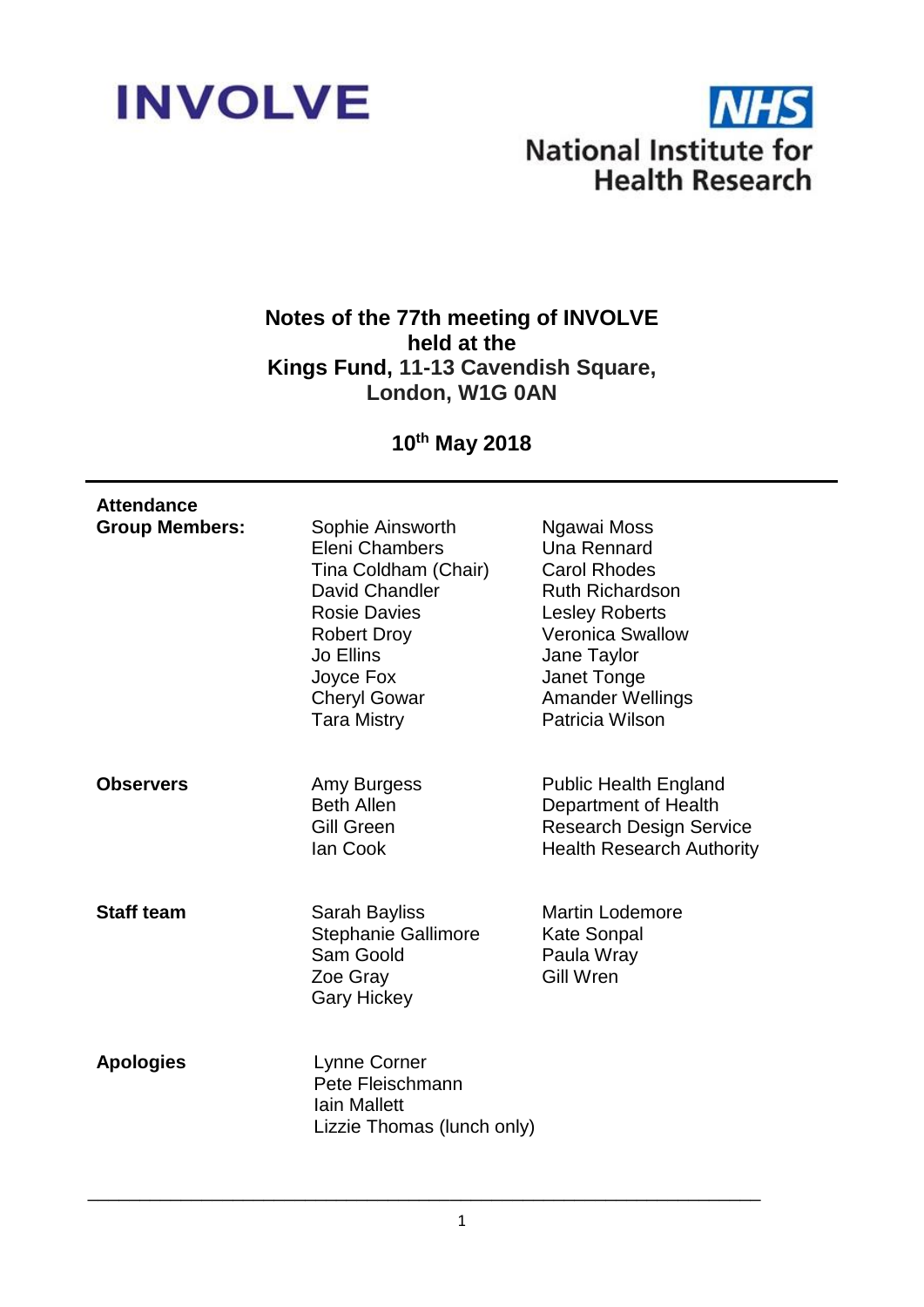### **1. Introductions, welcome and apologies, declarations of conflicts of interest.**

Tina welcomed the new group members, and introductions were made by existing group members, observers and coordinating centre staff. Apologies were offered, as listed above.

No conflicts of interest were declared.

## **2. Getting ready for Strategy delivery**

Zoe introduced the latest version of the Strategic Review Narrative, which has been shared prior to the meeting. This outlined the process and thinking that went into developing the emergent strategy which will form the basis for the INVOLVE work programme for the period until 2023.

Zoe recapped on how this had been developed, with its basis in the existing INVOLVE contract in partnership with the Research Design Service. The new INVOLVE contract had its roots from recommendations in the *Going the Extra Mile* review's report, published in 2015. The strategy consultation process had benefitted from input from more than 150 stakeholders, and included advice and guidance from the Department of Health, Social Care and Simon Denegri.

The emergent strategy now focuses on four statements of intended direction or strategic aims. Zoe presented each in turn, focusing on how these may be approached in the early stages, and the role that Advisory Group members might have in each.

## **Statement 1: INVOLVE will be the platform that enables others to lead for values-led, public-shaped involvement**

This will place INVOLVE as the go-to place for public involvement, providing the frameworks which enable others to take increasing leadership and push the boundaries for public involvement. The National Leadership Areas will feed this.

The initial focus will be on the standards for public involvement, embedding these in contracts for NIHR infrastructure, and into practice for regional hubs and the public involvement workforce.

Advisory Group members can help by linking with regional and local public involvement leads, and supporting links to local communities. Members can also support this by helping to shape the work in National Leadership Areas.

## **Statement 2: INVOLVE will shape the future of involvement**

This will see INVOLVE looking further ahead as to the issues or topics over the immediate horizon, and helping the system to prepare for them (turning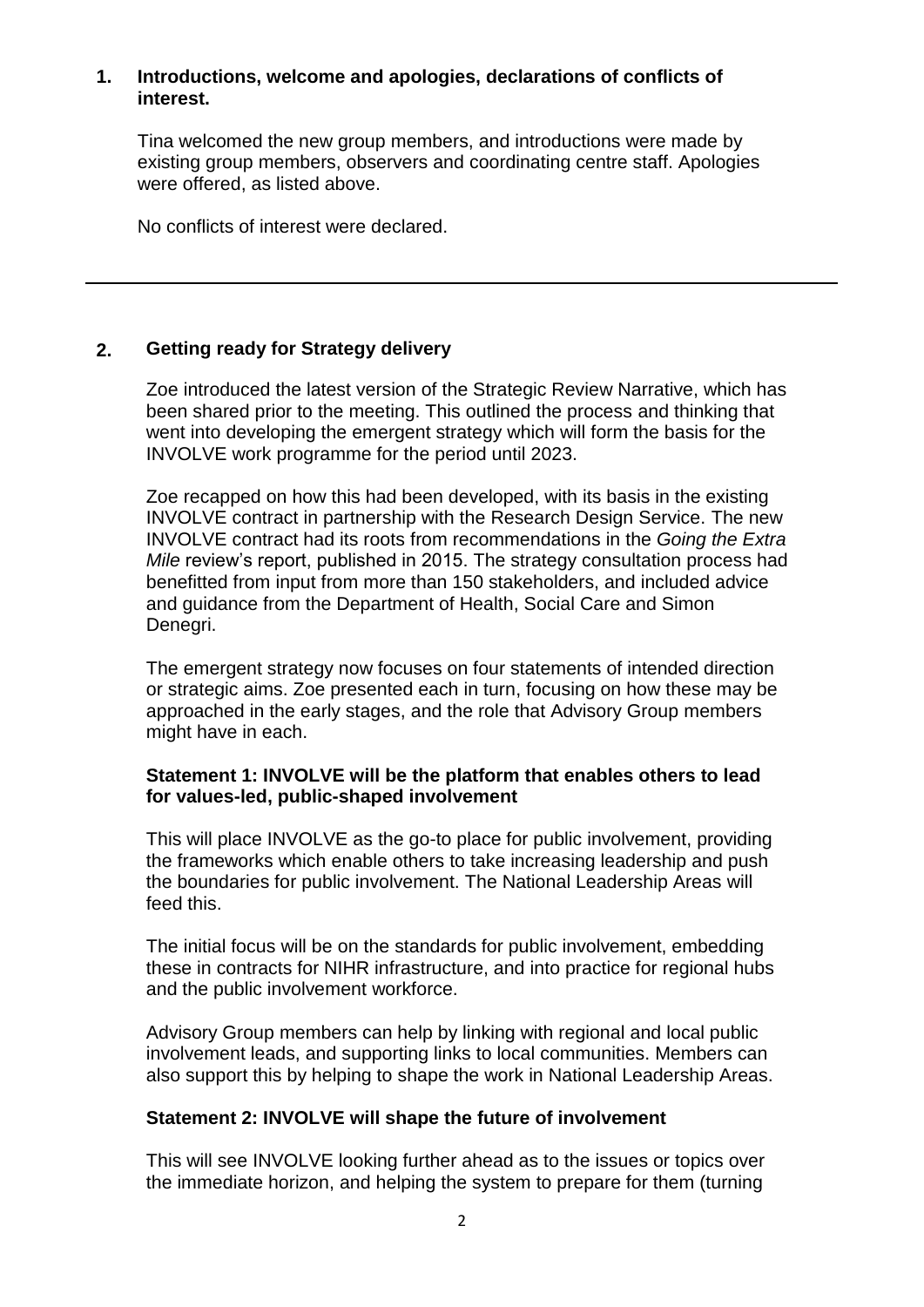the tanker). INVOLVE will be the catalyst for change and improvement, pushing the boundaries of the areas for research linked to NIHR priorities, or in topics, for example as patient-led research. This could become a future National Leadership Area, needing some cultural and system changes.

The initial focus will be on information gathering, prioritisation and exploring new National Leadership Areas.

Advisory Group members can help by offering insights into current and future trends, and with contacts to relevant organisations or communities. One example was Lynne Corner, who is now a Director of [Voice](https://www.voice-global.org/) and lead for the NIHR Innovation Observatory in Newcastle.

### **Statement 3: INVOLVE will expand international and cross-sector leadership in partnership**

This will see INVOLVE driving strategic partnerships and collaborations that develop public involvement practice, while enabling exploration and piloting of innovative models. This will also see greater awareness and use of existing resources.

The initial focus will be on building sustainability into the international network, also potentially a focus on global health. It will also see the frameworks that support public involvement being taken out more widely. There will also be some focus on exploring business development opportunities.

Advisory Group members can help by sharing ideas and contacts with groups or communities, and thoughts on business development opportunities that would help INVOLVE reach its strategic goals.

## **Statement 4: INVOLVE will invest in people, systems and intelligence for excellence and sustainability**

This will see INVOLVE build on existing knowledge, skills and systems for Advisory Group members and the coordinating centre team. System improvements would not all be digitally focused, although improved digital platforms will have an increasingly important role in how we communicate. This would also see INVOLVE building on existing information pathways, such as improved use of the enquiries database.

The initial focus would be a review of the INVOLVE website, leadership development for the coordinating centre team and development for the Advisory Group members, and improvements in the way we understand and demonstrate value.

The new strategic aims were welcomed and members commented that the strategy was clear and it was evident that a lot of effort had gone into shaping it. Discussions then raised the following points:

- Calls for Advisory Group members' input need to be clear and focused, otherwise members may not see what they can contribute.
- The next document in this process should sharpen each area, with steps, outcomes and achievements.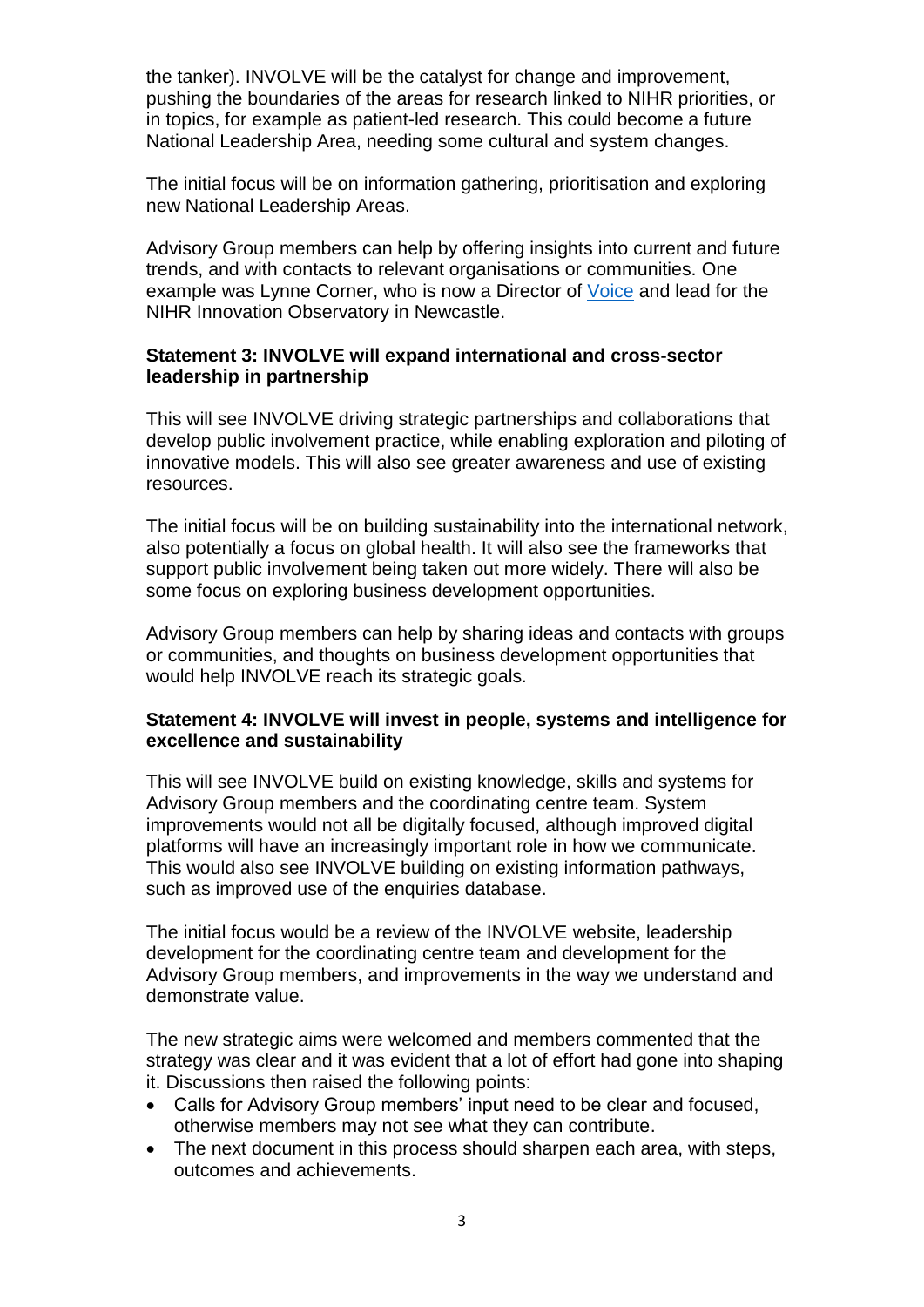- There was wide support for exploring patient-led research further, and INVOLVE driving new approaches and sharing good practice. Some expressed the need for this research to remain outside the current system, to ensure acceptability for some public members. It was thought this might be especially challenging for those working in Clinical Trials Units and similar organisations. Exploring any barriers (such as ethical acceptability, robustness of evidence and publishing), and collection of examples of service-user or survivor-led research, were considered good first steps. Also strong links with current co-applicants work.
- Some NIHR emphasis should be given to supporting PPI leads it was recommended that INVOLVE makes clear what it would like them to be doing (given variation in organisational contexts).
- The website review was welcomed. Although existing website is great, a review would allow to add functionality, such as Google Translate, to support international networking.
- Will there be a communications strategy as part of this work? It would be vital to have clear communications about the work programme, and for this to be made available in formats to suit different audiences.

During the discussions, there was also a call for examples of public coapplicants' and user-led research experiences – to be sent to Amander, who is collecting these to include in guidance for public co-applicants (in development).

Gary reported that 28 examples of co-production have been collected, including some within clinical trials. These will be assessed and 10 included as case studies to accompany the co-production guidance document.

Ian mentioned that the Health Research Authority (HRA) receives around 6,000 applications through its Local Research Ethics Committees, and the PPI team at HRA are to look at how they might improve their use of the data collected, and the questions asked on the application form.

Paula led an exercise for members to identify and share their local, regional, national and international links, so that everyone can see the broad reach that the Advisory Group has. Patricia and Tara offered their own links to a broad range of healthcare, health and social care research and related communities. The members then completed tables or maps, which will be collated and shared with members in due course.

## **Action: Sam to share collated information with the Advisory Group.**

## **3. Building on the INVOLVE RDS partnership and the role of the Advisory Group**

Gill updated the group on the INVOLVE RDS partnership, including the role of the RDS and how the Advisory Group can support the partnership. Questions asked were: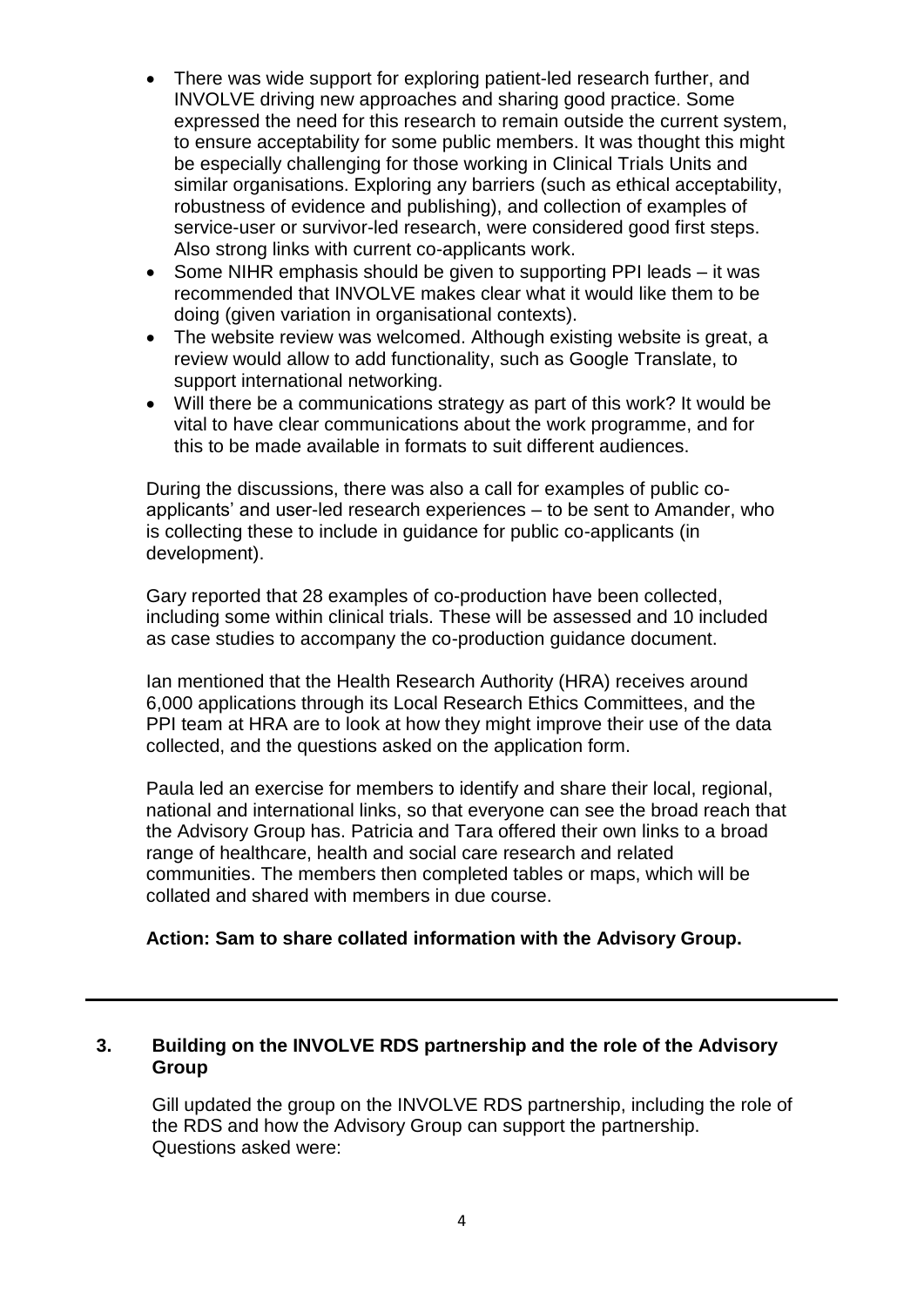- 1. How can we build on relationships between RDS and the Advisory Group to strengthen the INVOLVE RDS partnership?
- 2. What is the potential for the RDS and the Advisory Group to work together to reach out and build relationships with a wider community.

Zoe introduced a pilot project the partnership are aiming to fund to enable PPI leads to work together regionally to reach out into communities. The anticipation is to run as a 12 month, two phased programme starting in the summer. There will be a key opportunity for Advisory Group members to link in and support.

After breaking out into smaller area groups the Advisory Group came back together to feedback:-

## **North West**

- Lessons learnt from People In Research North West Forum, the timing provides an opportunity, although sometimes a challenge is the devolved Greater Manchester.
- Members of the Advisory Group from the North West were keen to have a meeting with the RDS leads in their area. This meeting could then be developed into a celebration event to see if a new network could be formed.
- News article mentioned Menopause Cafes, maybe think about Patient Involvement Cafes.

### **Action: Paula to arrange a meeting between North West RDS leads and AG members from that region**

#### **South West and Yorkshire and Humber**

- We need to know who the Public Involvement leads in the region are and how to get in touch with them, INVOLVE could have a role to link people up.
- We talk about groups and charities but what about individuals how do we link up with them? Also discussed support available and the question about follow through if you have ideas will they be taken forward?
- Discussions about Action Research and perhaps the need to focus on methodology rather than health theme. Concerned about 12 month time scale as need time to build relationships and for communities to work in their own way.

#### **West Midlands**

- Plan the relationship but it needs to have a clear purpose. It will be difficult to get people to attend more meetings without there being a purpose.
- An example shared was sandpit events (public, clinicians, and academics) that develop and prioritise research questions and then take them forward as a collective to apply for funding.
- Sustainability is key, need long term money rather than short term and consider succession planning.
- Currently in the region activities are very Birmingham focused.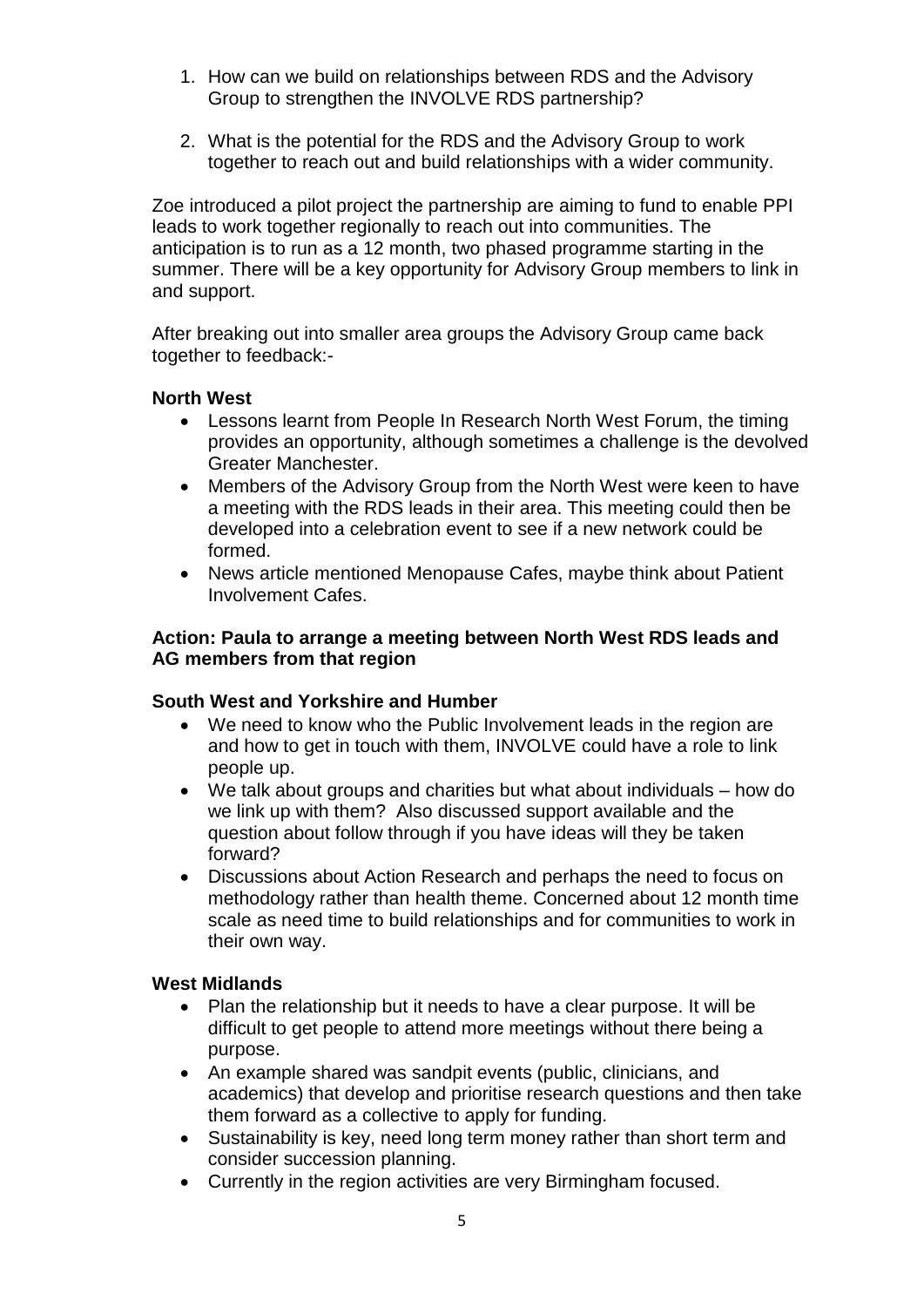• There also need to be benefits to patients and the public for being a part of the network.

## **South East**

- Community engagement skills training would be a good first step.
- RDS Public Involvement Community group suggested joint meeting for the Advisory Group members and the RDS public involvement teams and this meeting could include this type of training.

## **East of England**

- The option of mapping condition groups and looking at multi/comorbidities and public health was discussed to try to have a focus and reflect local population demographics, and avoid usual suspects.
- People need to consider language and approaches for communication as these need to be appropriate, also need to consider training for communities to demystify research.

## **London**

- Charities and organisations are already doing work and connecting in to public health and NHS England so RDS could support as this is often not happening in clinical research.
- How do you expand/validate what is already there?
- It was noted that most marginalised groups self-commission provisions.

## **South Central**

- Learning from social care and others.
- Build on relationships Wessex PIN opportunity north of the region (Oxfordshire), how can we improve? Una can make a link.
- It is positive we can develop existing relationships and locations. Currently running a project monitoring diversity, where they are reaching and how representative they are, using demographic data and having regular meetings.
- Co-production exposure to new public involvement representatives and invite them to be involved in other areas.
- Use the model of working with people in social care and move it into the medical field. This will help access and understand the communities and feed this into research opportunities.
- Consider how we use language that inadvertently turns people off as the first impression is critical?

The Advisory group gave permission for their contact details to be shared with the RDS Public Involvement Leads and there will hopefully be a joint meeting of the Advisory Group and RDS in the future to incorporate some community engagement skills development.

## **Action: Share slides, share contact details with RDS and look to potentially have a joint meeting to develop community engagement skills.**

\_\_\_\_\_\_\_\_\_\_\_\_\_\_\_\_\_\_\_\_\_\_\_\_\_\_\_\_\_\_\_\_\_\_\_\_\_\_\_\_\_\_\_\_\_\_\_\_\_\_\_\_\_\_\_\_\_\_\_\_\_\_\_\_\_\_\_\_